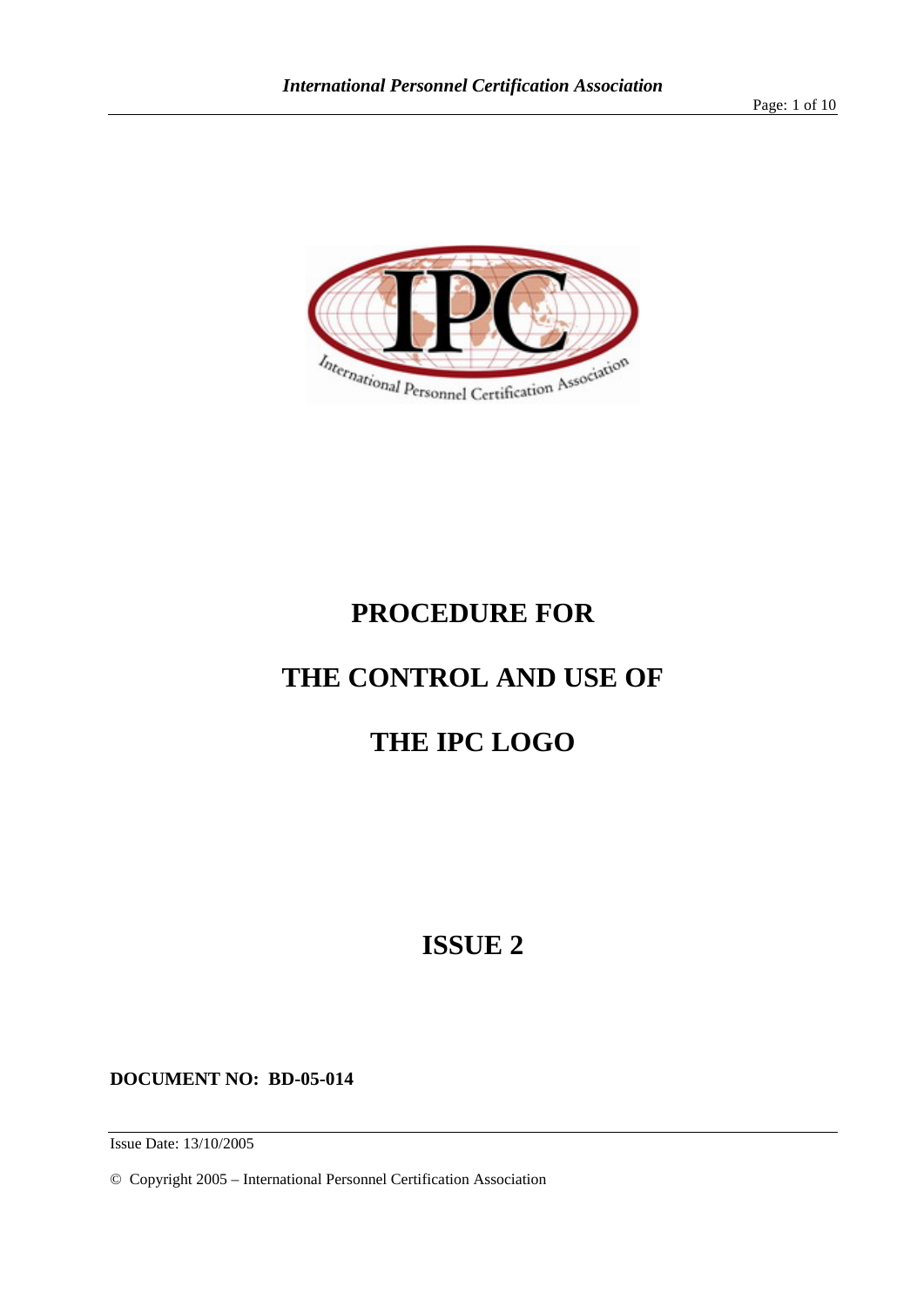# **PROCEDURE FOR THE CONTROL AND USE OF THE IPC LOGO**

# <span id="page-1-0"></span>**Classification**

This document is classified as an IPC Formal Procedure Document.

IPC Formal Procedures lay down the procedures to be followed in implementing the IPC programme, spelling out the procedures and processes which must be followed in order to satisfy the IPC Criteria and Rules. Members must conduct their operations in a way, which complies with all the requirements of the IPC Formal Procedures.

IPC Formal Procedures are published on the authority of the Board of Directors of IPC.

#### <span id="page-1-1"></span>**Authorisation**

| Issue No: 1                                           |                                    |
|-------------------------------------------------------|------------------------------------|
| Prepared by: IPC Secretariat                          | Date: 1 July 2005                  |
| Approved by Board of Directors                        | Date: 13/10/2005                   |
| Revised Date: $1/2/2012$                              | <b>Application Date: Immediate</b> |
| Name for Enquiries: Vicky Karvela                     |                                    |
| Contact Phone: +30 210 9952577                        | FAX: +30 210 9937225               |
| Email <secretary@ipcaweb.org></secretary@ipcaweb.org> |                                    |

## <span id="page-1-2"></span>**Availability**

Copies of this document in English may be accessed and downloaded by members from the IPC Website at <www.ipcaweb.org>.

## <span id="page-1-3"></span>**Copyright**

© Copyright - 2005 - International Personnel Certification Association

© Copyright 2005 – International Personnel Certification Association

Issue Date: 13/10/2005 - Revised: 1/2/2012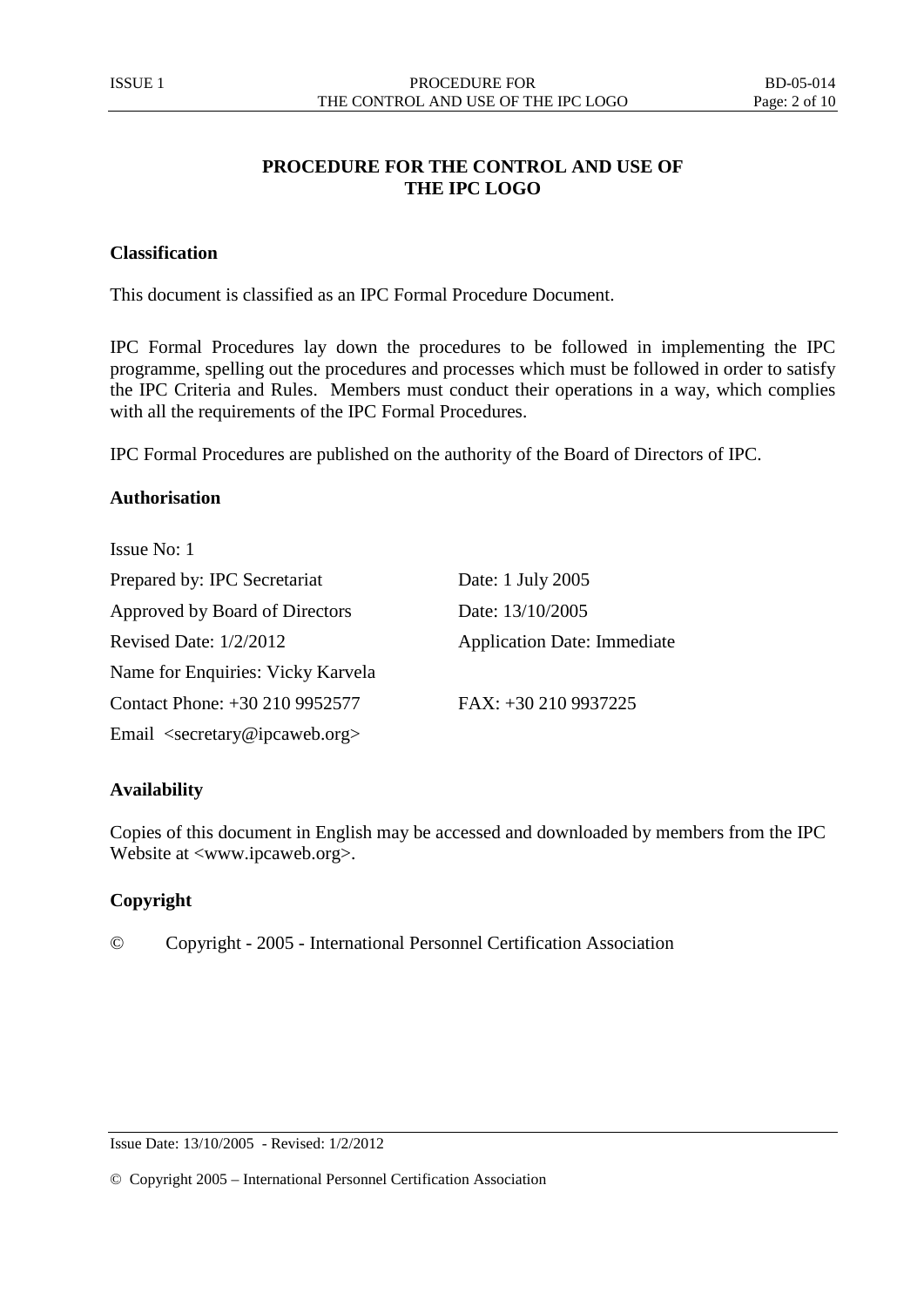# **Topic**

| 1 |     |  |  |
|---|-----|--|--|
| 2 |     |  |  |
| 3 |     |  |  |
| 4 |     |  |  |
| 5 |     |  |  |
| 6 |     |  |  |
| 7 |     |  |  |
|   | 7.1 |  |  |
|   | 7.2 |  |  |
|   | 7.3 |  |  |
|   | 7.4 |  |  |
| 8 |     |  |  |
| 9 |     |  |  |
|   |     |  |  |

Issue Date: 13/10/2005 - Revised: 1/2/2012

# Page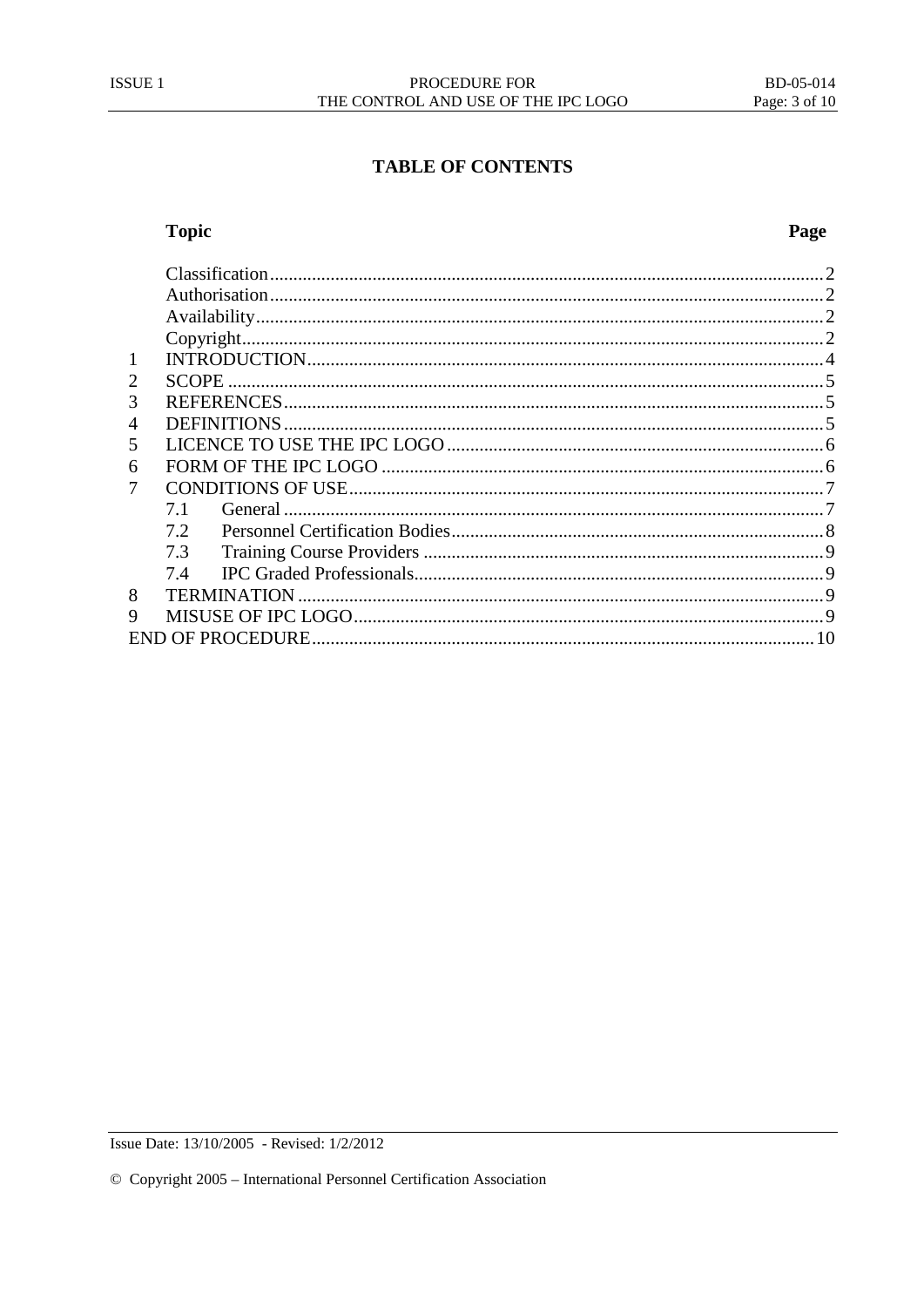# **PROCEDURE FOR THE CONTROL AND USE OF THE IPC LOGO**

# <span id="page-3-0"></span>**1 INTRODUCTION**

- 1.1 Management system certification has become an important element in determining the capability of suppliers to meet customer requirements. In the international market, recognition of such certification is essential to the principle of free trade.
- 1.2 The value of such management system certifications is dependent upon the integrity of the certification bodies including the skills and competence of their auditors.
- 1.3 International recognition of the certification of management systems auditors (hereinafter referred to as auditors) can assist the process of international acceptance of management system certifications and facilitate international trade in goods and services.
- 1.4 The International Personnel Certification Association (IPC) has been formed by organizations which certify personnel from various industry sectors, in order to provide a mechanism for international recognition of these certifications and approvals.
- 1.5 The principal objective of IPC is to facilitate the recognition of the certification of personnel from various industry sectors. The IPC MLA is a mutual recognition agreement among organizations which certify personnel to an IPC approved Certification scheme.
- 1.6 The other main objective of IPC is to bring together Accredited Personnel Certification Bodies (PCBs) which adhere to the IPC principles and are regarded as members of IPC.
- 1.7 The IPC logo is a distinctive mark which, when displayed on any certificate, identifies IPC member Personnel Certification Bodies which have achieved the standard required for membership of an IPC MLA.
- 1.8 The IPC logo, when displayed on any certificate issued by IPC member Personnel Certification Bodies, thus provides industry with a clear and public demonstration that those professionals who have been awarded IPC certification have demonstrated the necessary competencies, as determined by the IPC Competence-based Specification and have been certified by a body meeting the IPC requirements in all respects.
- 1.9 The IPC logo, when displayed with the words "member of IPC", denotes a Personnel Certification Body which subscribes to the ideals and principles and has achieved formal membership of IPC. IPC members are entitled to use the IPC logo, provided that the logo is always accompanied by their membership status (e.g. Full member, Associate member, Observer member, etc.)

Issue Date: 13/10/2005 - Revised: 1/2/2012

<sup>©</sup> Copyright 2005 – International Personnel Certification Association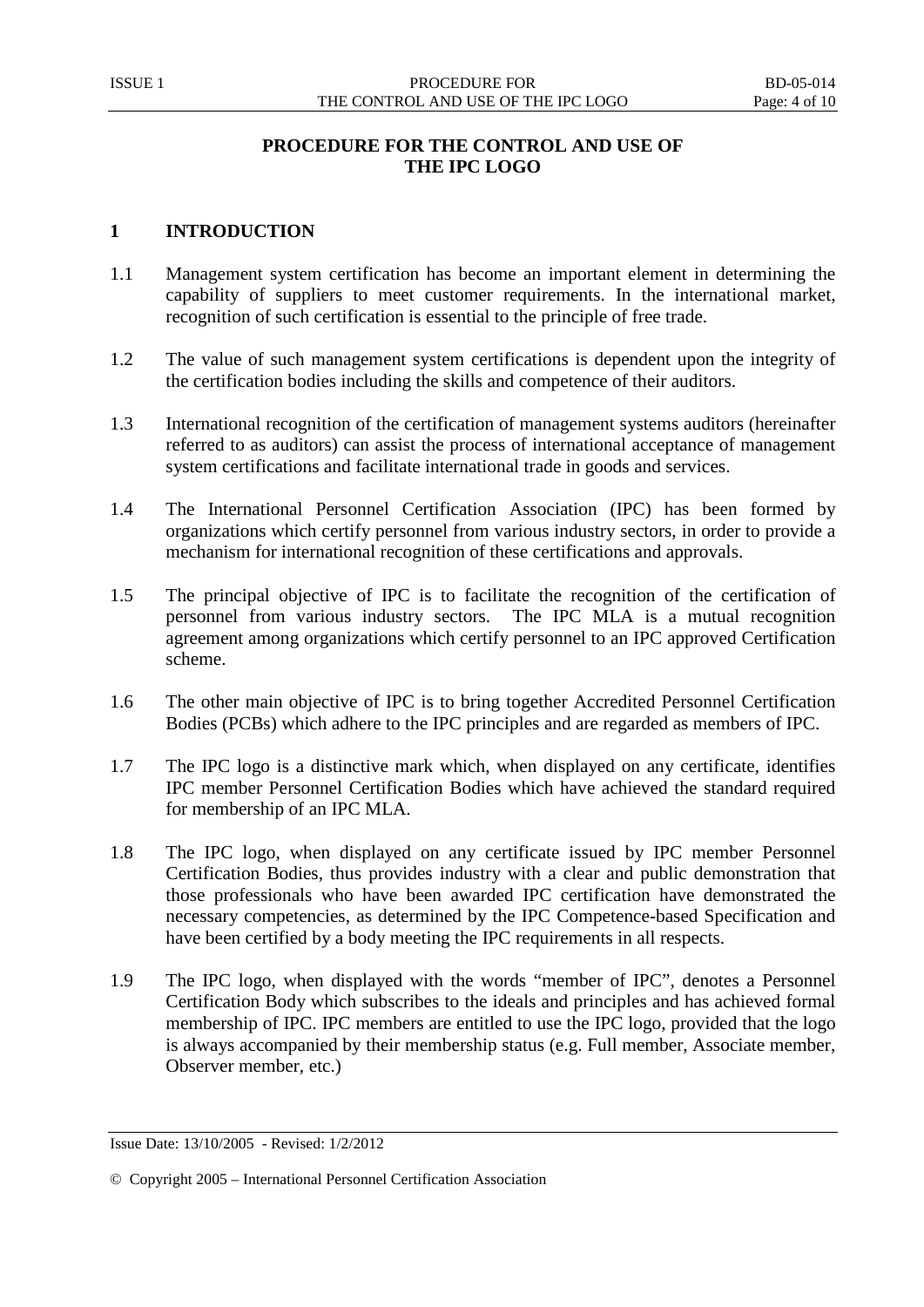- 1.10 This procedure also clarifies the rules regarding the circumstances where the logo may be used without the phrase "International Personnel Certification Association" in close proximity.
- 1.11 This procedure shall be used in conjunction with the IATCA to IPC transition arrangements**.**

#### <span id="page-4-0"></span>**2 SCOPE**

2.1 This procedure specifies the rules governing the use of the IPC logo by IPC member Personnel Certification Bodies and individuals certificated by IPC MLA member Personnel Certification Bodies.

#### <span id="page-4-1"></span>**3 REFERENCES**

3.1 ISO/ IEC Guide 2 - "General terms and their definitions concerning standardization and related activities".

## <span id="page-4-2"></span>**4 DEFINITIONS**

- 4.1 As a general rule, definitions of ISO/ IEC Guide 2 and ISO 9000:2000 are applicable. The following definitions either vary or supplement those definitions to cater for the IPC environment:
	- a) **Certification body**: A body that conducts certification of personnel from various industry sectors is considered to be a certification body in the context of IPC documentation.
	- b) **Personnel certification**: The process by which a person's competencies, as examined in accordance with the relevant IPC competence-based specification, is recognised. The process may result in the professional certification of the person.

<sup>©</sup> Copyright 2005 – International Personnel Certification Association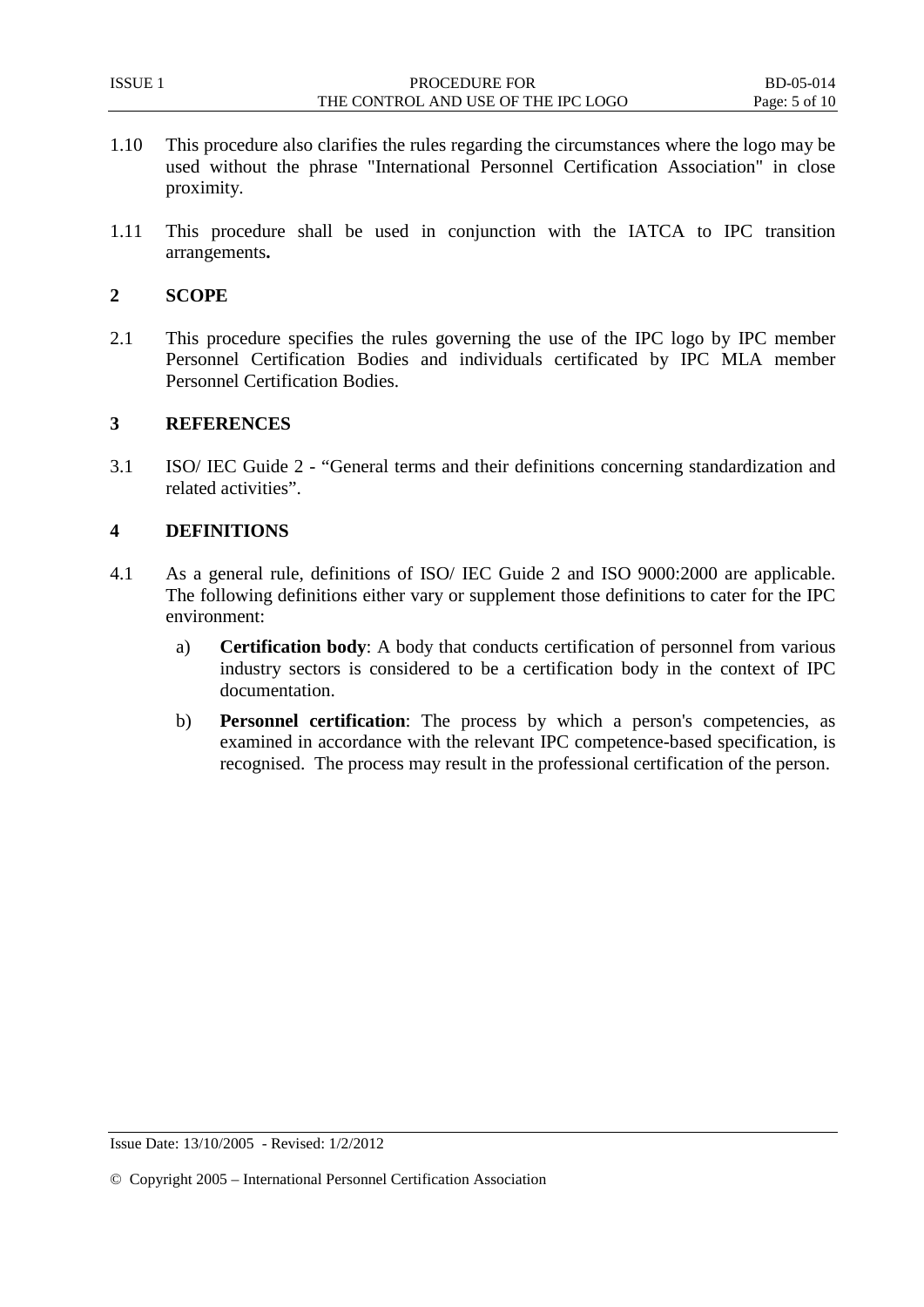# <span id="page-5-0"></span>**5 LICENCE TO USE THE IPC LOGO**

- 5.1 The IPC Secretariat and members of the IPC Board of Directors have the right to use the IPC logo on name cards, stationery and literature used on IPC business or to promote the IPC programme.
- 5.2 Members of IPC may use the IPC logo on copies of the IPC Criteria which they publish in accordance with the IPC Documentation Control Procedures. Members may also use the IPC logo, subject to the applicable conditions as set out in this Procedure, on all stationery, documents and/ or promotional material which is used within the framework of a personnel certification scheme to denote their membership of IPC. In addition, members of an IPC MLA may use the IPC logo on certificates issued within the framework of an IPC certification scheme subject to the applicable conditions as set out in of this document.
- 5.3 Training course providers and training course approval bodies operating under IPC MLA for training are also entitled to use the IPC logo on any kind of documentation they use or publish when IPC logo is always accompanied by the logo of PCB member of IPC MLA which approved the training course provider.
- 5.4 Personnel who have been certified against an IPC competence-based specification by an IPC MLA member may use the logo in conjunction with the PCB logo, subject to the applicable conditions as set out in of this Procedure, on promotional material which is used to promote the individuals status as an IPC certified professional, as well as on individual name cards in conjunction with the PCB logo.

# <span id="page-5-1"></span>**6 FORM OF THE IPC LOGO**

- 6.1 The IPC logo is the graphics file approved by the Board of Directors and included in the Approved Documents section of the IPC Website as "Approved IPC Logo". A copy is shown in Figure 1. The IPC logo may be reproduced in the colour combination shown in figure 1 or in any single colour or black and white as required by the document on which it is placed. The IPC Secretariat will normally use the logo in the colour combination shown in Figure 1. An electronic version may also be obtained from the Secretariat.
- 6.2 The full title of "International Personnel Certification Association" shall always appear in close association with the logo except as provided for in this procedure.
- 6.3 Under no circumstances, except as provided for in this procedure, is the IPC logo to be reproduced in a colour combination or arrangement at variance with that detailed in Figure 1 and in clauses 6.1. and 6.2.
- 6.4 The IPC logo may be uniformly enlarged or reduced but shall be sufficiently large for the wording to be clearly legible.

Issue Date: 13/10/2005 - Revised: 1/2/2012

<sup>©</sup> Copyright 2005 – International Personnel Certification Association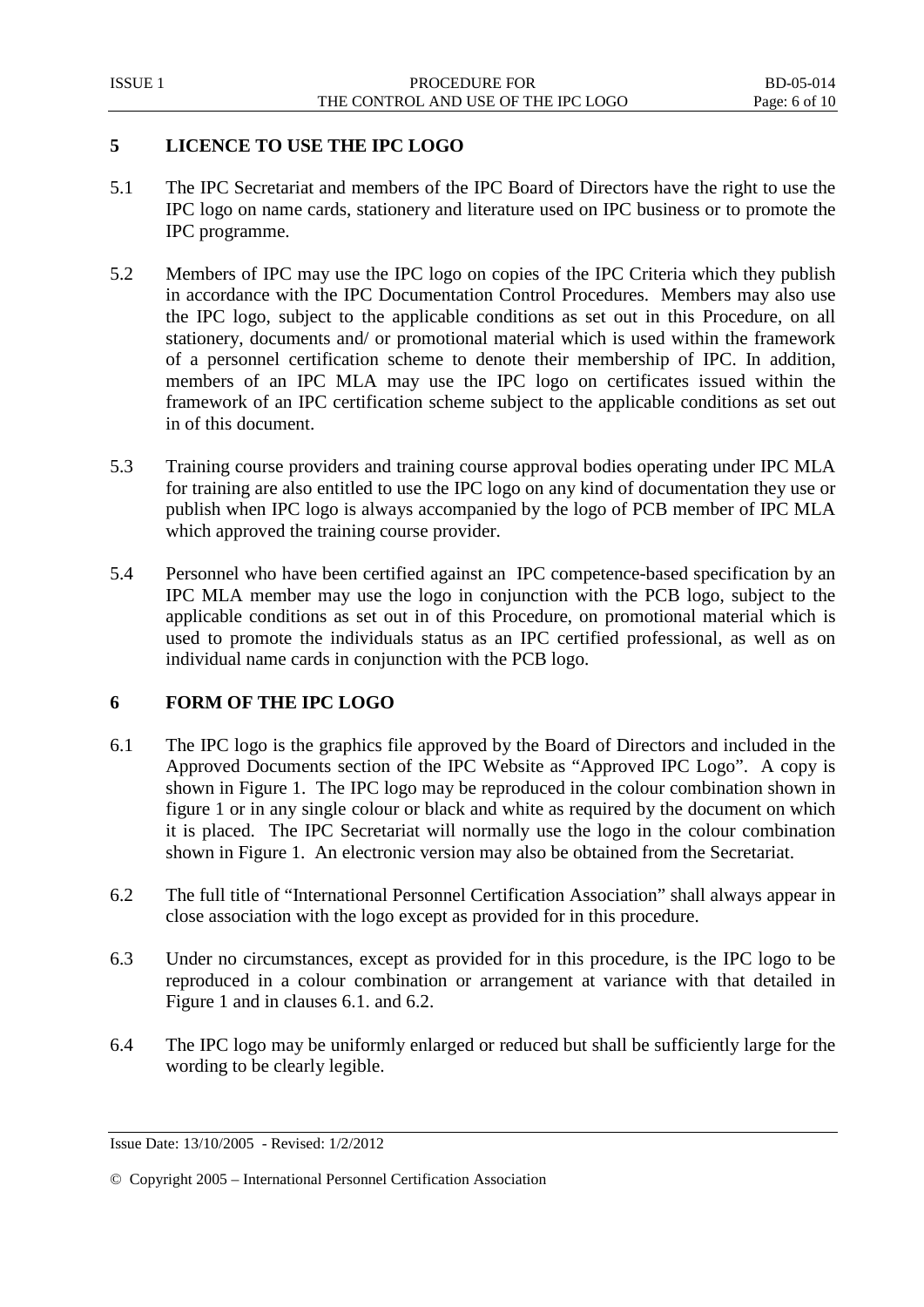

# **Figure 1 – IPC Logo Style and Colour**

# <span id="page-6-0"></span>**7 CONDITIONS OF USE**

## <span id="page-6-1"></span>**7.1 General**

- 7.1.1 Notwithstanding the specific provisions of this Procedure, the IPC logo shall not be used in any manner which will bring disrepute to IPC or which may mislead or misrepresent the relationship between the user and IPC.
- 7.1.2 All Members of IPC may apply the IPC logo to copies of the IPC Specification and other IPC documents which they publish in accordance with the IPC Documentation Control Procedures. Where the IPC logo is applied to such documents the member concerned shall include on the same sheet of paper:
	- a) a clear statement of their membership status (Full member, Associate member, Observer member)
	- b) its own approval mark not disproportionately represented with reference to the actual IPC logo, and positioned in a manner that ensures the relationship between the IPC logo and the approval mark is obvious; and
	- c) where the IPC logo is used more than once in the same document the phrase: "International Personnel Certification Association" need only appear once when the IPC logo is first used.
- 7.1.3 The IPC logo shall not be used by any Member body on any stationery, document and/ or publicity unless it relates in whole or in part to that body's certification of personnel, or to identify the status of a professional in the IPC programme.
- 7.1.4 The IPC logo may be used in isolation only on IPC business, and on correspondence and documents issued by IPC.

Issue Date: 13/10/2005 - Revised: 1/2/2012

<sup>©</sup> Copyright 2005 – International Personnel Certification Association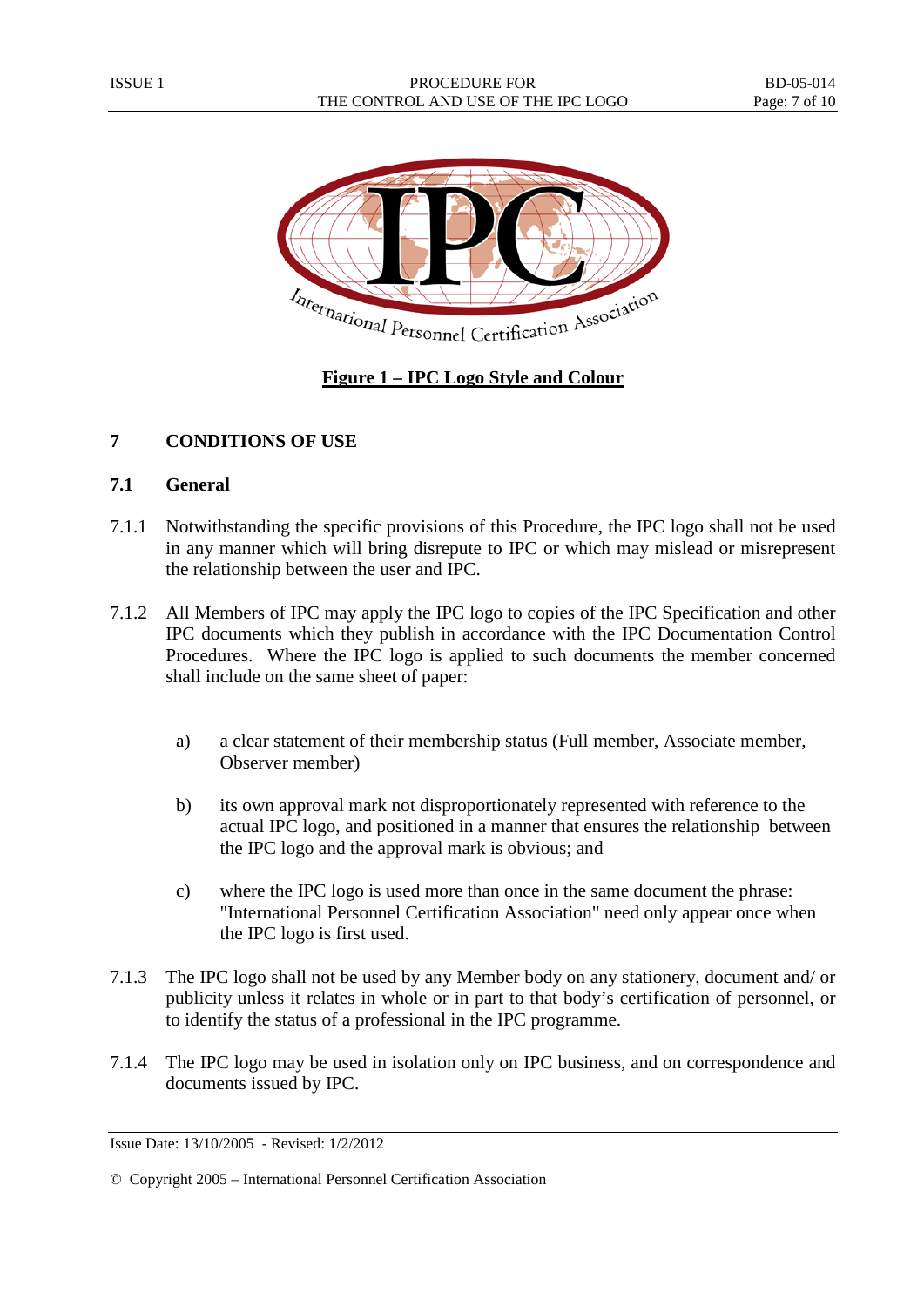- 7.1.5 Personnel certification bodies and professionals do not have the right to use the IPC logo in isolation on any document.
- 7.1.6 Signatories of an IPC MLA may apply the IPC logo to personnel certificates they issue in accordance with an approved certification scheme. The IPC logo shall be used only in conjunction with the issuing body's mark or logo. The IPC logo shall not be the dominant mark.
- 7.1.7 Certified IPC professionals may apply the IPC logo to promotional documents that are solely related to the person's function and capability in conjunction with their certification. The IPC logo shall be used in conjunction with the person's name or company mark or logo and the certification body's mark or logo. The IPC logo shall not be the dominant mark.
- 7.1.8 Non MLA certification body signatories to the IPC MoU may not apply the IPC logo to personnel certificates by any circumstances.

## <span id="page-7-0"></span>**7.2 Personnel Certification Bodies**

- 7.2.1 Where an IPC member Personnel Certification Body uses the IPC logo on stationery, documents and/ or promotional material, it shall include on the same sheet of paper:
	- a) A clear statement of their membership status (Full member, Associate member, Observer member)
	- b) its own certification mark not disproportionately represented with reference to the actual IPC logo, and positioned in a manner that ensures the relationship between the IPC logo and the certification mark is obvious; and
	- c) where the IPC logo is used more than once in the same document the phrase: "International Personnel Certification Association" need only appear once when the IPC logo is first used.
- 7.2.2 Where an IPC MLA member Personnel Certification Body uses the IPC logo on a card issued to an individual to denote IPC certification, the logo may be used, subject to Clause 7.2.1a) being applied, without the phrase "International Personnel Certification Association" in close proximity.
- 7.2.3 Where an IPC member Personnel Certification Body uses the IPC logo on a business card, the logo may be used, subject to Clause 7.2.1a) being applied, by substituting the phrase "International Personnel Certification Association" in close proximity, by a statement of their membership status.

Issue Date: 13/10/2005 - Revised: 1/2/2012

<sup>©</sup> Copyright 2005 – International Personnel Certification Association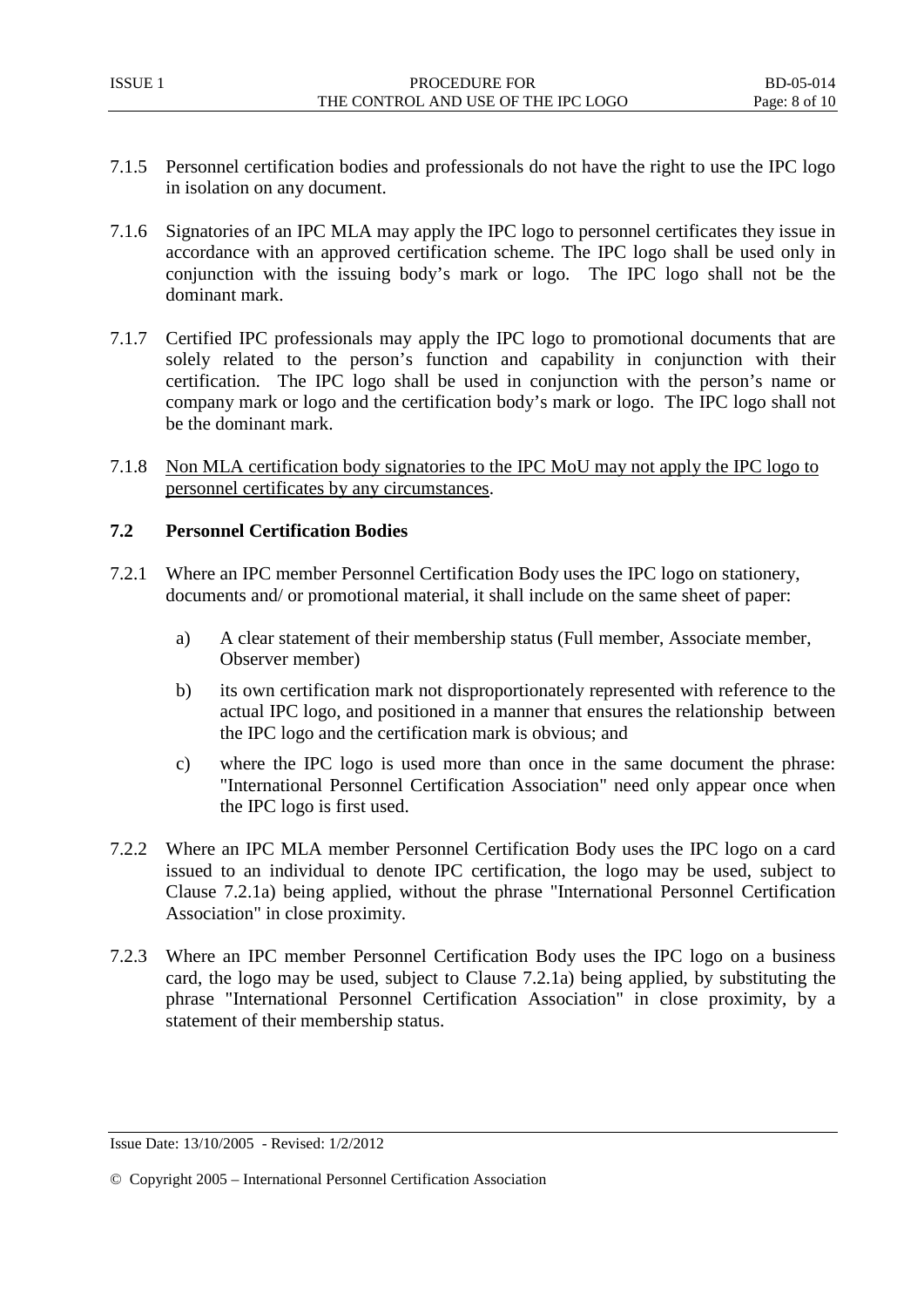## <span id="page-8-0"></span>**7.3 Training Course Providers**

- 7.3.1 Where an IPC training course provider uses the IPC logo in accordance with these Criteria on training certificates or other promotional material, shall:
	- a) include IPC logo and the certification body's mark or logo not disproportionately represented with reference to the IPC logo, and in such a manner that ensures the relationship between the respective logos is obvious; and
	- b) where the IPC logo is used more than once in the same document the phrase: "International Personnel Certification Association" need only appear once when the IPC logo is first used.

# <span id="page-8-1"></span>**7.4 IPC Graded Professionals**

- 7.4.1 Where an IPC graded professional uses the IPC logo in accordance with these Criteria on promotional material, the individual shall:
	- a) include his or her name or mark of the individual's organization and the certification body's mark or logo not disproportionately represented with reference to the IPC logo, and in such a manner that ensures the relationship between the respective logos is obvious; and
	- b) where the IPC logo is used more than once in the same document the phrase: "International Personnel Certification Association" need only appear once when the IPC logo is first used.

## <span id="page-8-2"></span>**8 TERMINATION**

- 8.1 If the certification body, or training provider or individual concerned ceases to hold IPC recognition, approval or certification, the body, provider or person concerned shall immediately cease the use and distribution of any material bearing the IPC logo.
- 8.2 If a certification body ceases to be a member of an IPC MLA, it shall immediately cease the use and distribution of any certificates, bearing the IPC logo.

## <span id="page-8-3"></span>**9 MISUSE OF IPC LOGO**

9.1 All IPC members shall have documented procedures for the use of the IPC logo, and for the procedures it is to follow in case of misuse, including false claims as to IPC certification. Those procedures shall require that the rules in this procedure be followed.

Issue Date: 13/10/2005 - Revised: 1/2/2012

<sup>©</sup> Copyright 2005 – International Personnel Certification Association